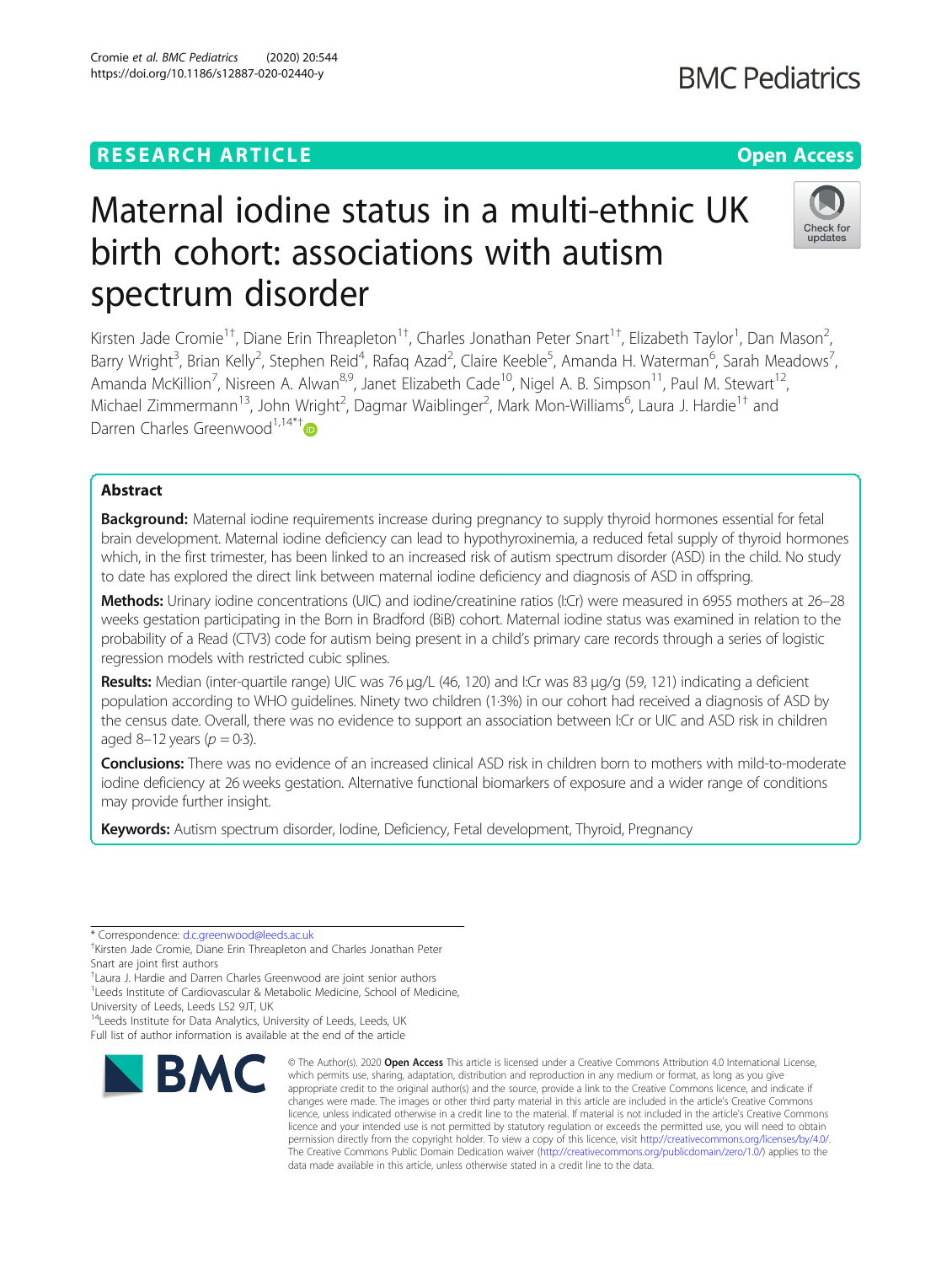#### Background

Iodine is a trace mineral present in certain foods. As an essential constituent for the synthesis of thyroid hormones, iodine plays a vital role in supporting the optimal functioning of metabolic processes at all stages of life [[1](#page-7-0)]. Thyroid hormones (TH) are central to many of the fundamental processes which underlie the development and maturation of the pre-natal brain; namely facilitating neural migration and differentiation in the cerebral cortex and hippocampus [[2](#page-7-0), [3\]](#page-7-0). The maximal vulnerability to an imbalance of TH exists before the onset of thyroid function in the fetus, which occurs around 16–20 weeks of gestation [\[4](#page-7-0)]. During this time, the highly orchestrated chain of neurodevelopmental events which characterize the early fetal period are exclusively dependent on maternal TH supply.

A woman's iodine requirements are increased by over 50% during pregnancy [\[5\]](#page-7-0) in order to support normal neurological development, and to compensate for pregnancy-associated increases in renal iodine clearance [[5](#page-7-0)]. Severe maternal iodine deficiency can lead to a reduced fetal TH supply [\[5](#page-7-0)] (hypothyroxinemia) which, during critical developmental periods, is thought to impair neuronal migration and has been linked to long-term suboptimal child development [[1](#page-7-0)].

The importance of thyroid function for neurodevelopment has been widely recognised for over a century [\[6\]](#page-7-0), this is reflected in initiatives such as the World Health Organization (WHO)'s salt iodization programme, which is now standard practice in many parts of the world [[7](#page-7-0)]. The widespread implementation of such interventions, in conjunction with improved general nutrition, has given rise to a diminishing prevalence of iodine deficiency disorders in Western Europe [\[1\]](#page-7-0). Nevertheless, iodine intake remains potentially inadequate, especially in countries such as the UK which have not implemented iodization programmes.

Suboptimal gestational iodine intake has been linked with an increase in Attention Deficit, Hyperactivity Disorder (ADHD) symptom scores in children [[8](#page-7-0)], poorer child language and reading skills [\[9\]](#page-7-0), as well as a heightened likelihood of the child receiving special education services at age 8 years [[9](#page-7-0)]. Yet few studies have directly investigated the possible linkage between gestational iodine deficiency and developmental disorders, such as autism spectrum disorder (ASD) – a developmental disorder characterised by difficulties with social interaction and communication, and by re-stricted and repetitive patterns of behaviour [\[10](#page-7-0)].

Despite comprehensive genetic studies, the aetiology of ASD remains largely unknown [\[11](#page-7-0)] with a potentially important role of environmental factors during fetal development [\[12](#page-7-0)], possibly through interference with neuronal migration [\[13\]](#page-7-0). Severe maternal iodine deficiency causing transient gestational hypothyroxinemia in rodents has been shown to induce cortical neuronal migration brain lesions resembling those-characteristic of autism [[14](#page-7-0)]. Findings from epidemiologic studies [\[15](#page-7-0), [16\]](#page-7-0) provide observational evidence to support the notion that early intrauterine exposure to insufficient thyroid hormone levels could be an important cause of ASD. Severe maternal hypothyroxinemia measured during the first trimester of pregnancy was associated with an increased risk of ASD identified through record linkage in the United States [\[15\]](#page-7-0) and abnormal maternal thyroid functioning in early pregnancy was associated with ASD in the offspring in The Danish National Birth Cohort Case-Control Study [\[16\]](#page-7-0). However, a large cohort pooling project has found no associations with maternal iodine status across early or mid-pregnancy and autistic traits in children [\[17](#page-7-0)].

The uncertainties surrounding the potential implications of low maternal iodine status for the development of ASD are of heightened relevance given that insufficient iodine status has been reported amongst women of childbearing age and pregnant women in the UK [[18](#page-7-0), [19\]](#page-7-0) The WHO guidelines from which these reports are based identify pregnant populations as having insufficient iodine intake where the median urinary iodine concentration (UIC) is less than  $150 \mu g/L$ . [\[20](#page-7-0)] This threshold however, is based on theoretical assumptions about metabolic needs, absorption, and excretion  $[1]$  $[1]$  $[1]$ , as opposed to observed outcomes and therefore is limited in its application to pregnant populations. Using linked datasets, the current study aims to directly address and explore these issues by investigating the association between maternal iodine status in mid-pregnancy and an ASD diagnosis in the child, across a continuous range of urinary iodine concentrations.

#### Methods

#### Study design and participants

This research uses data from the Born in Bradford (BiB) cohort, which consists of 12,453 women recruited at 26– 28 weeks gestation from 2007 to 2010. All babies born to participants from the 13,776 pregnancies which occurred during this time were eligible for inclusion, there were no exclusion criteria for this sample. Iodine status was estimated from spot urine samples collected from 6644 women (53%) across 6996 pregnancies (some women participated during successive pregnancies). A detailed description of the BiB cohort can be found elsewhere [[21\]](#page-7-0). In brief, the cohort reflects Bradford's multi-ethnic population; with 43% of those with urine samples being of White British heritage and 43% being of Pakistani heritage. The cohort consists of over half of all children born at Bradford Royal Infirmary between 2007 and 2011 and is considered broadly representative of the wider population  $[21]$  $[21]$ . Ethical approval for BiB was granted by Bradford Research Ethics Committee (Ref 07/H1302/112). All participants provided written informed consent prior to data collection.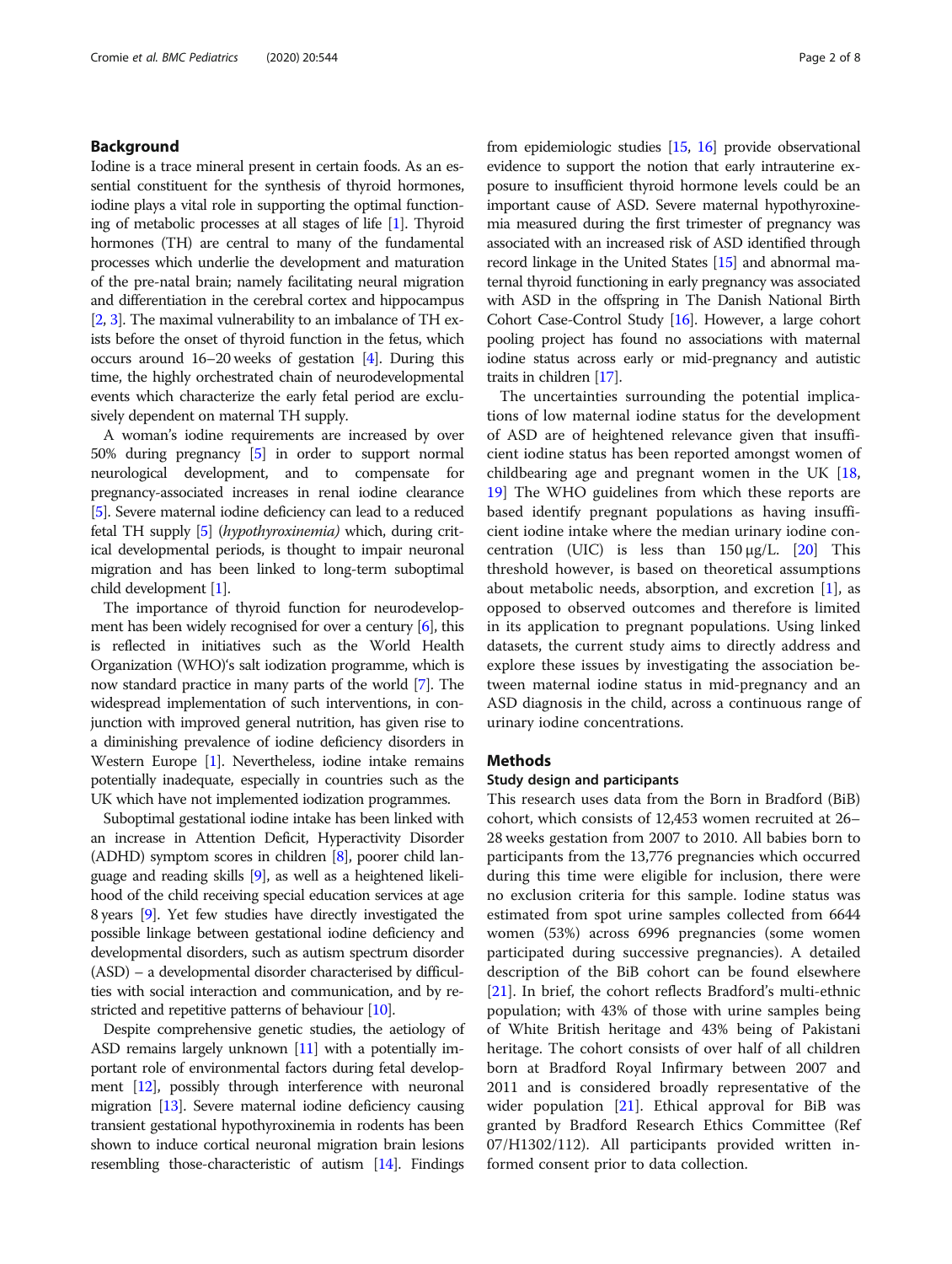#### Assessment of urinary iodine and creatinine

Urine samples were provided by participants at routine antenatal clinics for oral glucose tolerance tests following an overnight fast. All available samples were centrifuged, divided into aliquots and barcode tagged before being frozen and stored at − 80 °C at the Bradford Royal Infirmary until their transfer to the Leeds Institute of Cardiovascular and Metabolic Medicine, University of Leeds, UK for iodine and creatinine analysis.

Urinary iodine<sup>(127)</sup> concentration ( $\mu$ g/L) was measured using inductively coupled plasma-mass spectrometry (Thermo iCAP Q, Liverpool, UK). The laboratory is accredited under the US Centers for Disease Control and Prevention (CDC) Ensuring the Quality of Urinary Iodine Procedures (EQUIP) standardisation programme [\[22](#page-7-0)]. A standard Jaffe reaction-based microplate assay was used for the evaluation of creatinine concentrations. A series of five quality control (QC) urines (along with a certified reference material (CRM) (Seronorm trace elements urine L-1)) were repeatedly analysed in conjunction with participant samples in order to validate method accuracy. All QC and CRM categories remained within expected or certified ranges and displayed low variability.

For inter-laboratory comparison, a subset of BiB and validation samples (3·8%, 271 of 6971), were provided at regular intervals to the MRC Elsie Widdowson Laboratory in Cambridge. UIC measurements were highly correlated across sites  $(r = 0.99)$ . Details of the full laboratory analysis and validation protocols are provided in the [supplementary material.](#page-6-0)

#### Diagnosis of ASD

The primary outcome measure for this study was the presence of a Read (CTV3) code for an ASD recorded in a child's primary care records. In collaboration with our primary care electronic health provider across Bradford, linkage was conducted using a complete deterministic match on National Health Service (NHS) number, surname, sex and date of birth (99% of BiB children were matched to their health record). Read codes are the standard clinical terminology system used in General Practice in the United Kingdom. A validated READ code list, based on Clinical Terms Version 3 [\[23\]](#page-7-0) (Supplemental Table S[1\)](#page-6-0) has been shown in earlier published work [\[24\]](#page-7-0) to be reliable and used with confidence to study ASD. Children were aged between 8 years 3 months and 12 years 6 months at the point of the primary care data extract (4th October 2019). Additional details of the data-linkage procedure can be found in the [supplementary material.](#page-6-0)

#### Statistical analysis

In order to account for variation in urine dilution during pregnancy [\[5\]](#page-7-0), the standardised measure of urinary iodine to creatinine ratio (I:Cr) (μg/g) was used as the primary exposure, though all analyses were also conducted using UIC, including pre-specified sensitivity and subgroup analyses. To avoid categorising iodine concentrations, restricted cubic splines were fitted with four knots placed at percentiles 5, 35, 65 and 95  $[25]$  and were used in all logistic regression models.

Multiple imputation by chained equations, based on 100 imputed datasets, was used to correct for the effects of incomplete covariate information [\[26\]](#page-7-0) (details in Supplemental Table S[2](#page-6-0)). Adjustment for confounding was informed by a directed acyclic graph (Supplemental Fig. S[1\)](#page-6-0). All reported results are from fully adjusted models controlling for maternal age (at study recruitment), ethnicity, socioeconomic and education category (see details in Supplemental Table S[3](#page-6-0)) smoking in pregnancy, alcohol in pregnancy, prepregnancy body mass index (BMI) and parity as potential confounders. Covariates were omitted, as appropriate, for modelling different outcomes (see Supplemental Table S[4\)](#page-6-0).

Pre-specified sensitivity analyses were performed to assess the robustness of results which included: (i) excluding extreme iodine concentrations (outside 3 standard deviations (SD) of the mean on the log scale)  $(n = 41)$ , (ii) the exclusion of iodine-containing supplement users ( $n = 1036$ ) and (iii) excluding women with complications in pregnancy such as hypertension, gestational diabetes or preeclampsia  $(n = 909)$ . Evidence of effect modification by child sex, ethnicity (White or Pakistani ethnic background), maternal socioeconomic and education category ('more deprived and less educated' or 'less deprived and more educated' (details in [Supplementary Material,](#page-6-0) Table S[3](#page-6-0)) were formally tested by including an interaction term in the model. Additional sensitivity analyses were completed using dietary data available in a sub-sample of the cohort (see Supplemental Table S[4](#page-6-0)), for paternal age (years) and for seasonality, respectively, using pairs of sine and cosine functions which were prepared for each date across the year.

Logistic regression models were implemented using Stata version 15.1 (StataCorp) and a final parsimonious model was developed to determine the association between I:Cr and the probability of having an ASD diagnosis in the primary care records. The Wald test was used to assess the overall contribution of iodine status to each model. A two-tailed  $p$ -value < 0.05 was considered statistically significant and 95% confidence intervals (CIs) were used for all comparisons.

Figures present adjusted predicted outcomes (continuous variables) or probabilities (binary outcomes), across the range of iodine concentrations for an "average" participant, i.e. primiparous, white European, non-smoker, who did not report consuming alcohol, were employed and not materially deprived, of mean age (27·2 years) and BMI ( $25.8 \text{ kg/m}^2$ ). The predicted probability of having a recorded diagnosis of ASD at the 25th and 75th percentiles of exposure were derived from these figures and tabulated (Table S5).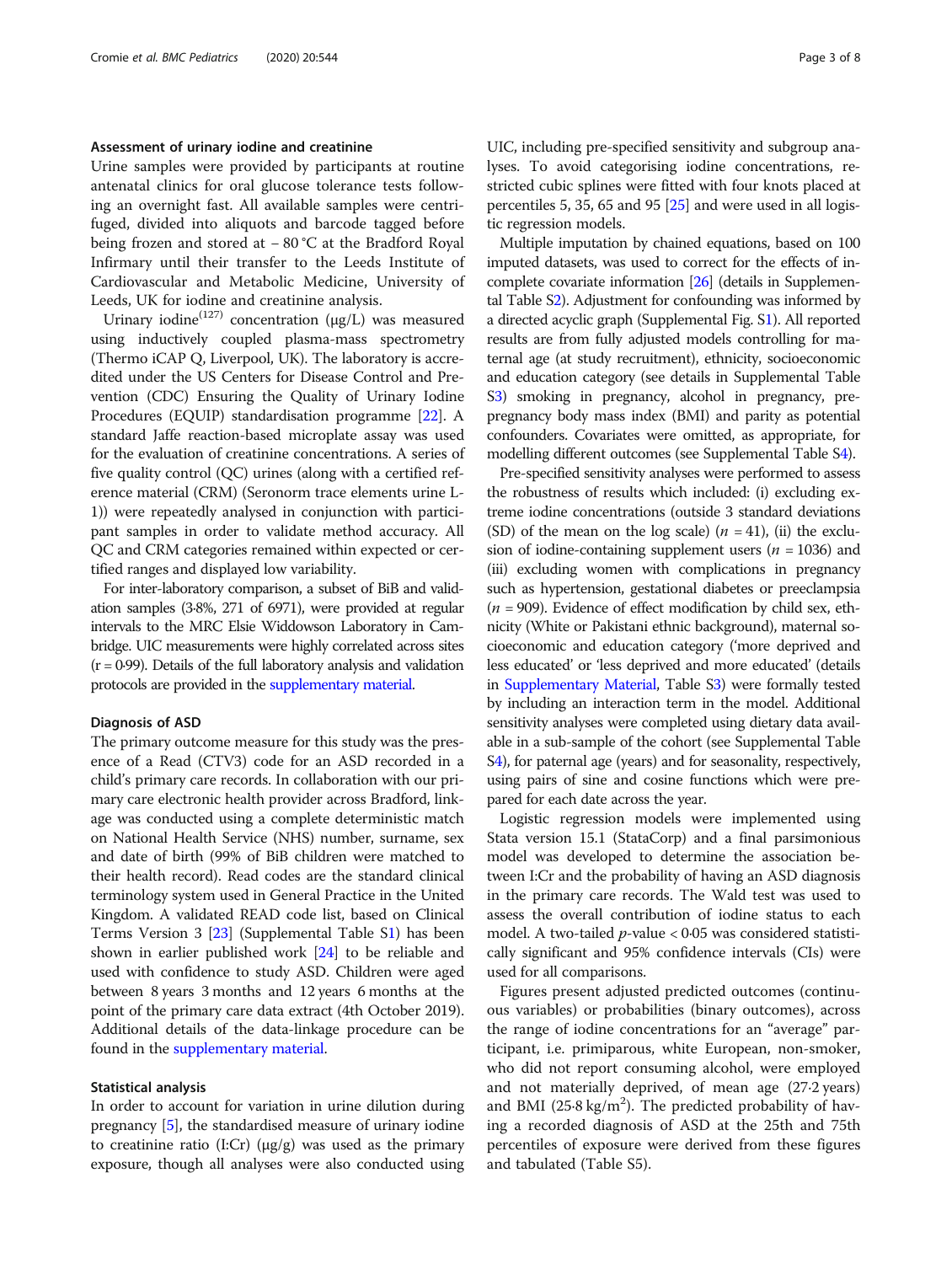#### Results

#### Participant characteristics

Of 12,453 women with 13,776 pregnancies recruited into the cohort, 6644 women (53%) provided a total of 6977 urine samples at around 26–28 weeks' gestation. In total, 6955 samples were successfully analysed for both iodine and creatinine from 6639 women who had a total of 7013 children. Women who provided urine samples were broadly similar to those in the cohort that did not (Supplemental Table S[6\)](#page-6-0). The mean age of participants was 27·2 years (SD 5·6) and mean pre-pregnancy BMI was  $25.9 \text{ kg/m}^2$  (SD 5.5) (Table [1\)](#page-4-0). Descriptive maternal details and ASD diagnosis are presented by category of maternal urinary I:Cr in Tables [1](#page-4-0) and [2](#page-5-0), respectively.

The median (inter-quartile range (IQR)) UIC for all samples was 76 μg/L (45 to 120) with 29% below 50 μg/L (Table [1](#page-4-0)), indicating a deficient population according to WHO guidelines [[20\]](#page-7-0). In White European women, the median UIC  $(82 \mu g/L, IQR 49$  to 127) was higher than women of Pakistani (73 μg/L, IQR 42 to 115) or other ethnic background (72 μg/L, IQR 42 to 111) [\(Supple](#page-6-0)[mentary Material](#page-6-0), Table [S7\)](#page-6-0). Median (IQR) I:Cr was  $83 \mu g/g$  (59 to 121) and when the cohort was divided into five groups according to I:Cr, women with lower I: Cr were more likely to be grouped in the lower socioeconomic and education categories (Table [1\)](#page-4-0).

#### Diagnosis of an ASD

Currently, around 1% of children and adults in the UK have a recorded diagnosis of ASD [\[27](#page-7-0)]. In our cohort, 92 children (1·3%) had received a diagnosis of ASD by the census date. Boys had a higher rate of recorded ASD diagnosis than girls, with approximately 2·0% of boys having a Read code indicating a diagnosis of ASD in their primary care records compared to 0·6% of girls (Supplemental Table [S8](#page-6-0)).

There was no evidence of any association between I:Cr and the risk of a diagnosis of ASD after adjusting for established confounders ( $p_{overall}$  0·3) (Fig. [1\)](#page-5-0). Figures present the adjusted predicted probability of the diagnosis of an ASD, across the range of iodine concentrations for an "average" participant, as previously described. For a mother with typical characteristics (defined above) the probability of an ASD diagnosis at the 25th percentile of I:Cr (59 μg/g) was estimated to be 1·0% (0·3–1·7) and at the 75th percentile of I:Cr  $(121 \mu g/g)$  was estimated as 1.5%  $(0.5-2.4)$ , respectively (difference = 0·5 percentage points (95%CI:  $-0.1-1.1$ ,  $p =$ 0·1). The trend remained broadly flat across the observed range of I:Cr values. All results were broadly similar using UIC [\(Supplementary Material](#page-6-0), Fig. [S2\)](#page-6-0).

#### Subgroup and sensitivity analysis

In subgroup analysis, the association between I:Cr and autism was similar in boys ( $p = 0.2$ ) and girls ( $p = 0.1$ ) (p inter $action = 0.05$ . There was no evidence that the association between I:Cr and the probability of having an ASD diagnosis in the primary care records was different according to ethnic background ( $p_{overall} = 1.0$ ) or maternal deprivation  $(p_{\text{overall}} = 0.3)$ . Estimates from a sensitivity analysis using only women with complete data were not substantively different from primary analyses using imputed data ( $p = 0.3$ ) and were also similar after excluding iodine-containing supplement users ( $p = 0.5$ ) and extreme I:Cr values ( $p = 0.3$ ) (see Supplemental Fig. [S3](#page-6-0) a-d). There was no evidence of any association in the full sample or of differences between subgroups, across maternal I:Cr (Supplemental Fig. [S3](#page-6-0) e-j) and UIC (Supplement Fig. S[4](#page-6-0) a-f).

#### **Discussion**

The present study found no evidence to support a link between insufficient iodine status in the second-third trimester and an increased risk of ASD in the child, in a large multi-ethnic cohort with mild-to-moderate iodine deficiency, in a setting where there was no routine dietary fortification or supplementation. Children born to mothers with lower iodine status were of no greater probability of having a clinical diagnosis of ASD in their primary care records compared to those born to mothers with higher iodine status.

We found no evidence to indicate any optimum iodine status or any threshold associated with a heightened risk of ASD. However, confidence intervals were wide, especially at the lower range of exposure reflecting the small proportion of participants with I:Cr measurements at very low levels. Therefore, we cannot exclude the possibility of iodine deficiency being associated with autism, but the study was underpowered to detect small differences in risk.

A small number of studies have reported associations between inadequate thyroid hormone supply during the first trimester of pregnancy and increased ASD risk in children [[14](#page-7-0)–[16](#page-7-0)], yet the role of iodine in these associations remained uncertain. Despite the mechanistic link between iodine and thyroid hormone synthesis, this is to our knowledge only the second prospective study to date to investigate any direct link between maternal iodine status and ASD [\[17](#page-7-0)].

Findings from the present study are consistent with a recent cohort pooling project, combining data from 3 large population-based cohorts [\[17\]](#page-7-0), which also found no consistent evidence to suggest that a lower maternal iodine status ( $<$  150  $\mu$ g/g) at  $<$  14 weeks nor  $<$  18 weeks gestation was associated with higher parent-reported autistic trait score in children. Whilst this study used an objective biomarker to measure maternal iodine status, the ascertainment of autistic traits was performed at different ages by different instruments and evaluators, across the 3 cohorts. This may have potentially introduced some heterogeneity. Furthermore, this supporting study [\[17\]](#page-7-0) lacked medicalrecord data to confirm ASD diagnosis. A major strength of our current study lies in our consistent methodology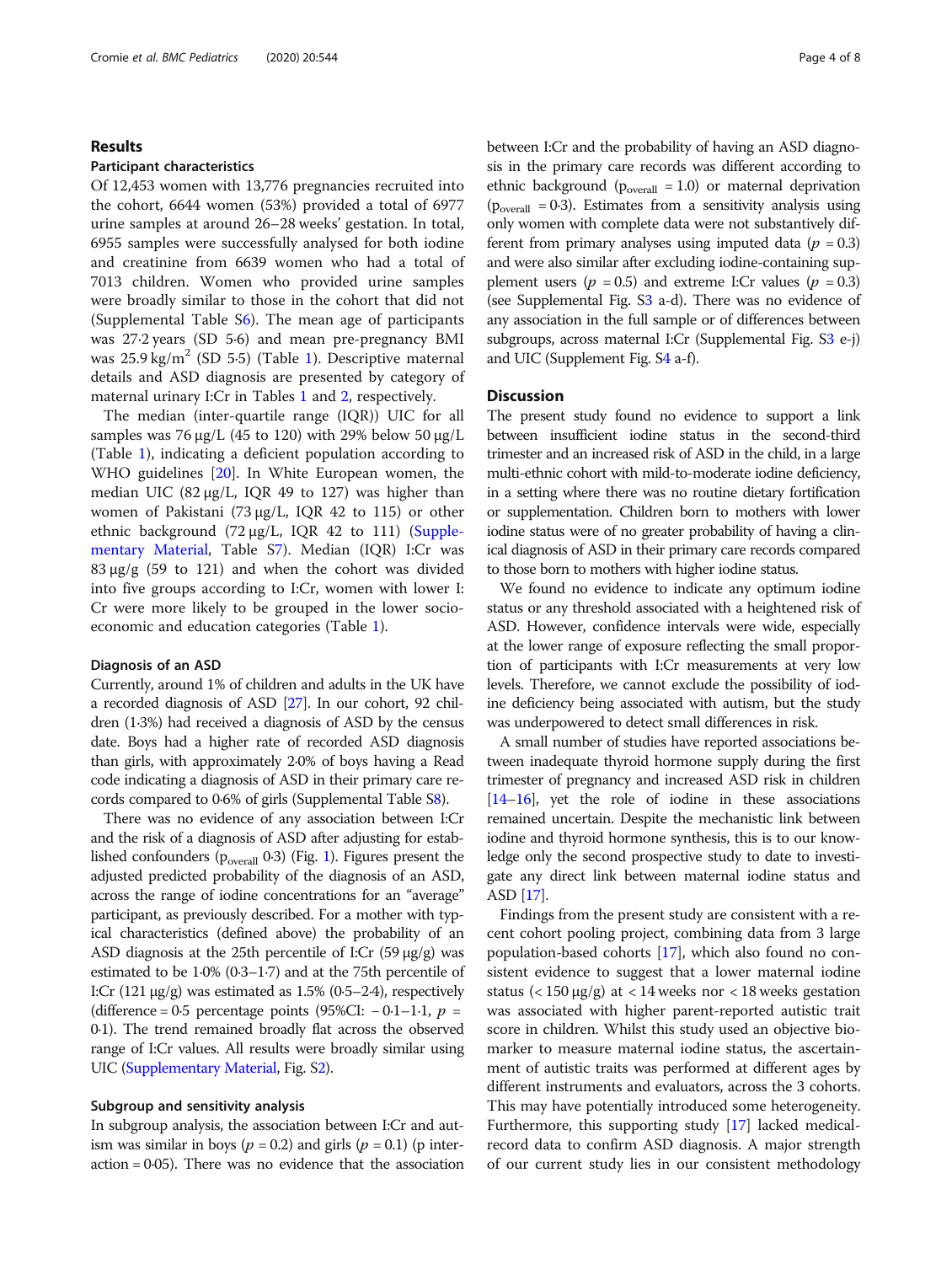#### <span id="page-4-0"></span>Table 1 Maternal characteristics according to urinary iodine to creatinine ratio

|                                                     |                      | Iodine-to-creatinine ratio (cohort split into thirds) |                      |                        |
|-----------------------------------------------------|----------------------|-------------------------------------------------------|----------------------|------------------------|
|                                                     | All participants     | lower third                                           | middle third         | higher third           |
| I:Cr (µg/g), median (range)                         | 83                   | 59.5 $(< 67)$                                         | 83-1 (67 to 105)     | $121.9$ ( $> 105$ )    |
| Ν                                                   | 6973                 | 2325                                                  | 2324                 | 2324                   |
| I:Cr (µg/g), geometric mean (95% CI)                | 860 (850 to 872)     | 48.6 (48.1 to 49.2)                                   | 83-4 (82-9 to 83-8)  | 154.9 (154.9 to 159.3) |
| I:Cr (µg/g), median (IQR)                           | 83-1 (59-3 to 121-0) | 51.5 (42.8 to 59.5)                                   | 83-1 (74-4 to 93-3)  | 145.7 (121.0 to 185.9) |
| UIC (µg/L), geometric mean (95% CI)                 | 70.8 (69.6 to 72.1)  | 45.9 (44.6 to 47.2)                                   | 69.9 (68.1 to 71.8)  | 110-6 (107-7 to 113-7) |
| UIC (µg/L), median (IQR)                            | 76.3 (44.7 to 120.2) | 52-1 (29-0 to 78-1)                                   | 77-4 (47-4 to 111-4) | 117-8 (72-0 to 178-9)  |
| Age (years), mean (SD)                              | 27.2(5.6)            | 26.5(5.5)                                             | 27.3(5.6)            | 27.9(5.6)              |
| BMI (kg/M <sup>2</sup> ), mean (SD)                 | 25.9(5.5)            | 26.5(5.7)                                             | 25.9(5.4)            | 25.2(5.1)              |
| Socio-economic status <sup>†</sup>                  |                      |                                                       |                      |                        |
| Least deprived and most educated                    | 1313 (21)            | 323 (16)                                              | 456 (22)             | 534 (26)               |
| Employed, not materially deprived                   | 1299 (21)            | 353 (17)                                              | 458 (22)             | 488 (23)               |
| Employed, no access to money                        | 966 (16)             | 338 (16)                                              | 313 (15)             | 315(15)                |
| Receives benefits, not materially deprived          | 1671 (27)            | 666 (32)                                              | 527 (26)             | 478 (23)               |
| Most economically deprived                          | 954 (15)             | 378 (19)                                              | 304 (15)             | 272 (13)               |
| Ethnic background, n (%)                            |                      |                                                       |                      |                        |
| White British & European                            | 3020 (43)            | 847 (36)                                              | 1061 (46)            | 1112 (48)              |
| Pakistani                                           | 2951 (43)            | 1112 (48)                                             | 951 (41)             | 888 (38)               |
| Other (Black, Indian, mixed, other)                 | 964 (14)             | 353 (15)                                              | 299 (13)             | 312 (14)               |
| Parity                                              |                      |                                                       |                      |                        |
| $\circ$                                             | 3196 (46)            | 1015 (44)                                             | 1055 (46)            | 1126 (49)              |
| 1                                                   | 1896 (27)            | 617(27)                                               | 640 (27)             | 639 (27)               |
| $\overline{2}$                                      | 1075 (15)            | 376 (16)                                              | 363 (16)             | 336 (15)               |
| $3+$                                                | 806 (12)             | 317 (14)                                              | 266 (11)             | 223 (10)               |
| Health and lifestyle in pregnancy                   |                      |                                                       |                      |                        |
| Gestational diabetes, n (%)                         | 525 (8)              | 165(7)                                                | 174(8)               | 186 (8)                |
| Pre-pregnancy hypertension, n (%)                   | 50(1)                | 21(1)                                                 | 17(1)                | 12(1)                  |
| Pregnancy-induced hypertension, n (%)               | 383(5)               | 128(5)                                                | 127(5)               | 128(6)                 |
| Preeclampsia, n (%)                                 | 181(3)               | 64(3)                                                 | 56(2)                | 61(3)                  |
| Drank any alcohol, n (%)                            | 1323 (19)            | 386 (17)                                              | 476 (20)             | 461 (20)               |
| Smoked, n (%)                                       | 1014(15)             | 321 (14)                                              | 366 (16)             | 327 (14)               |
| lodine-containing supplements, n (%)                | 1036 (15)            | 134(6)                                                | 279 (12)             | 623 (27)               |
| Total fish intake <sup>a</sup> (g/d), mean (SD)     | 23.8 (29.3)          | 20.9 (28.3)                                           | 25.3(30.8)           | 25.3 (28.4)            |
| Eat 5 fruit/vegetables per day <sup>a</sup> , n (%) |                      |                                                       |                      |                        |
| Always                                              | 441 (18)             | 128 (15)                                              | 164 (20)             | 149 (19)               |
| Sometimes                                           | 1782 (75)            | 628 (77)                                              | 595 (73)             | 559 (75)               |
|                                                     |                      |                                                       |                      |                        |

Abbreviations: BMI Body mass index, CI Confidence intervals, I:Cr Urinary iodine to creatinine ratio, IQR Interquartile range, SD Standard deviation, UIC Urinary iodine concentration

Never 154 (6) 59 (7) 59 (7) 52 (6) 43 (6)

<sup>a</sup>Data from women who were asked about diet in pregnancy ( $n = 2202$ )

<sup>+</sup>See definitions in Supplemental Table [S3](#page-6-0)

and capture of clinical outcome through data linkage with primary care records of the cohort children. This reduces scope for subjectivity in the outcome assessment and thus, minimises bias from misclassification. The present study

remains unique in the objective measure used to inform our ASD clinical outcome.

Iodine deficiency remains one of the leading causes of hypothyroidism, both overt and subclinical [\[28\]](#page-7-0). However, hypothyroidism during pregnancy can also be a secondary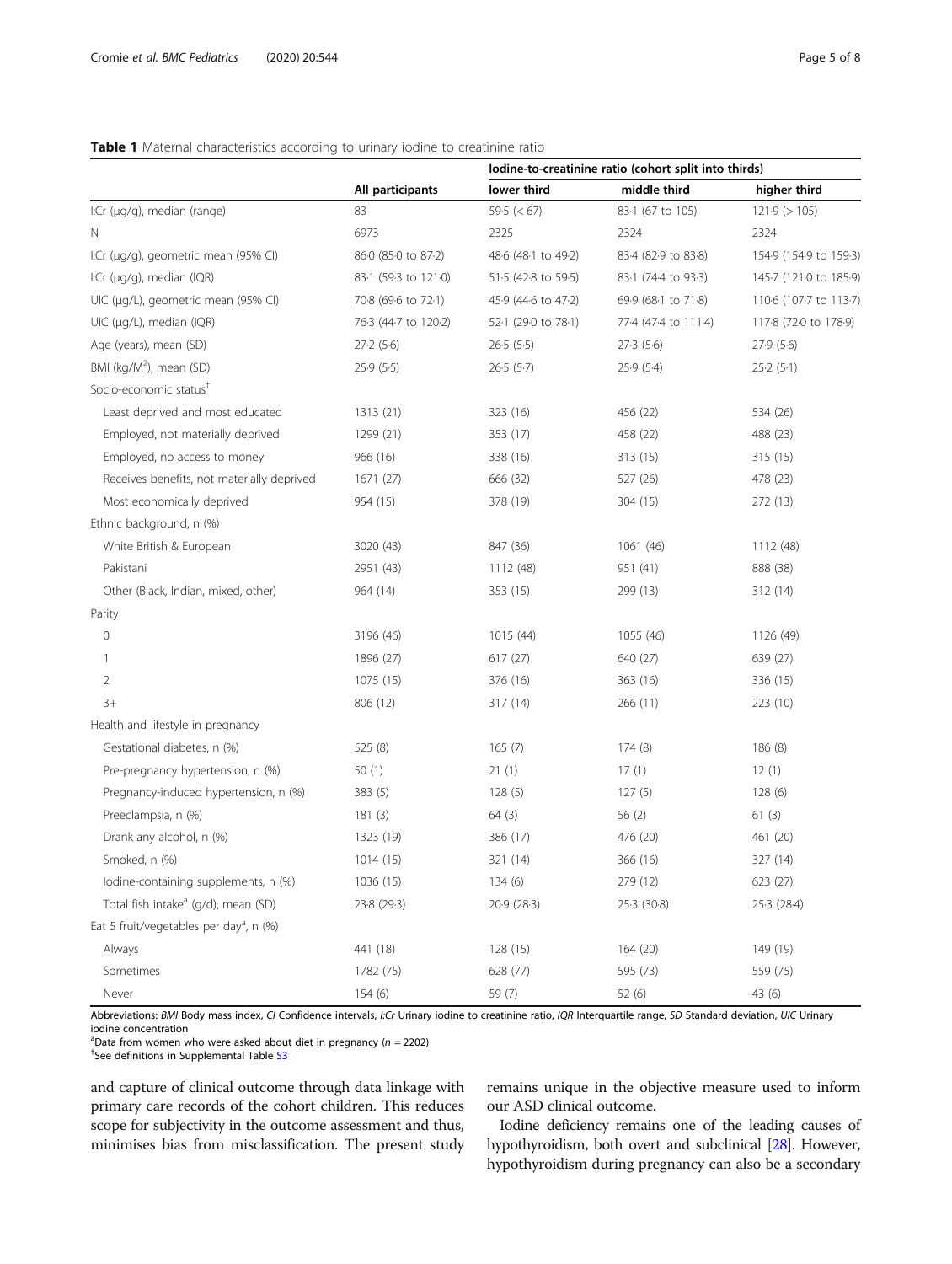<span id="page-5-0"></span>

| <b>Table 2</b> Observed number of cases of autism spectrum disorder (ASD) both for the cohort as a whole $(n = 92)$ and according to |
|--------------------------------------------------------------------------------------------------------------------------------------|
| maternal iodine-to-creatinine ratio (I:Cr). In addition to the modelled predicted probability of a diagnosis of ASD (95% CIs) at the |
| 25th, 50th and 75th centiles of I:Cr, for 'average' participants <sup>a</sup>                                                        |

| lodine-to-creatinine ratio<br>I:Cr $(\mu q/q)$ , median (range) | (n)  | Observed cases of autism spectrum<br>disorder (ASD) (n) (percent) | Probability of a diagnosis of autism<br>spectrum disorder (percent) (95%Cls) |  |
|-----------------------------------------------------------------|------|-------------------------------------------------------------------|------------------------------------------------------------------------------|--|
| All participants:                                               | 6973 | 92 (1.3%)                                                         |                                                                              |  |
| Lower third: 59-5, (0-7 to 67)                                  | 2325 | $28(1.2\%)$                                                       | $1.0$ (0.3 to 1.7)                                                           |  |
| Middle third: 83-1, (67 to 105)                                 | 2324 | $27(1.2\%)$                                                       | $1.1$ (0.4 to $1.8$ )                                                        |  |
| Higher third: $121.9$ , ( $> 105$ )                             | 2324 | $37(1.6\%)$                                                       | $1.5$ (0.5 to 2.4)                                                           |  |

a 'Average' participants were specified according to the largest categories or mean cohort values. Predicted estimates represent an average birth, not specified by child's sex - related to participants who are primiparous, white ethnic background, 'Employed and not materially deprived', did not smoke, drink, were of mean age and an average BMI

consequence of a number of conditions such as inflammatory disease and autoimmune disorders [\[29\]](#page-7-0), not just iodine deficiency. Likewise, thyroid hormones can also be altered by air pollution, pesticides, and exposure to persistent organic pollutants  $[30]$  $[30]$ , pollutants which have also been suggested to increase the risk of ASD in children [[31](#page-7-0)]. Therefore, when relying on measures such as maternal thyroid parameters and recorded diagnoses of pre and perinatal overt hypothyroidism [[14](#page-7-0), [15\]](#page-7-0) it is not possible to determine whether these observed associations with ASD are directly related to iodine status or confounded by other environmental exposures. A key strength of our study is the use of a valid biomarker of iodine status in pregnant women (I:Cr) [[32](#page-7-0)] which accounts for urine

dilution variability and, when used in conjunction with our population approach, permits direct and novel exploration of a spectrum of iodine exposure on clinical ASD outcome, without needing to rely on intermediate thyroid hormone measures.

Estimating iodine status from single spot urine samples may introduce potential exposure measurement error because of day-to-day variation in iodine intake and excretion that do not reflect true long-term iodine status, so attenuating our results. However, intraindividual variation in urine volume was reduced by correcting for urinary creatinine concentration. In particular, this has been shown to reduce variation, and provide stronger correlation with 24 h urines, in same-sex groups



95% CIs (dashed lines) were drawn using data from all participants. Splines were drawn after adjustment for confounders (details in Supplemental Table [S4\)](#page-6-0). CIs are particularly wide for very low values of Urinary Iodine/Creatinine. This reflects the very small numbers of women in our sample with extremely low intakes of iodine (only 3-7% of participants have an I:Cr < 35 μg/g) and does not rule out the potential for a more visible trend in more severely deficient populations. The spline position in these figures illustrates the predicted estimate for typical participants (primiparous, white ethnic background, 'Employed and not materially deprived', did not smoke, drink or experience complications in pregnancy, of mean age and average BMI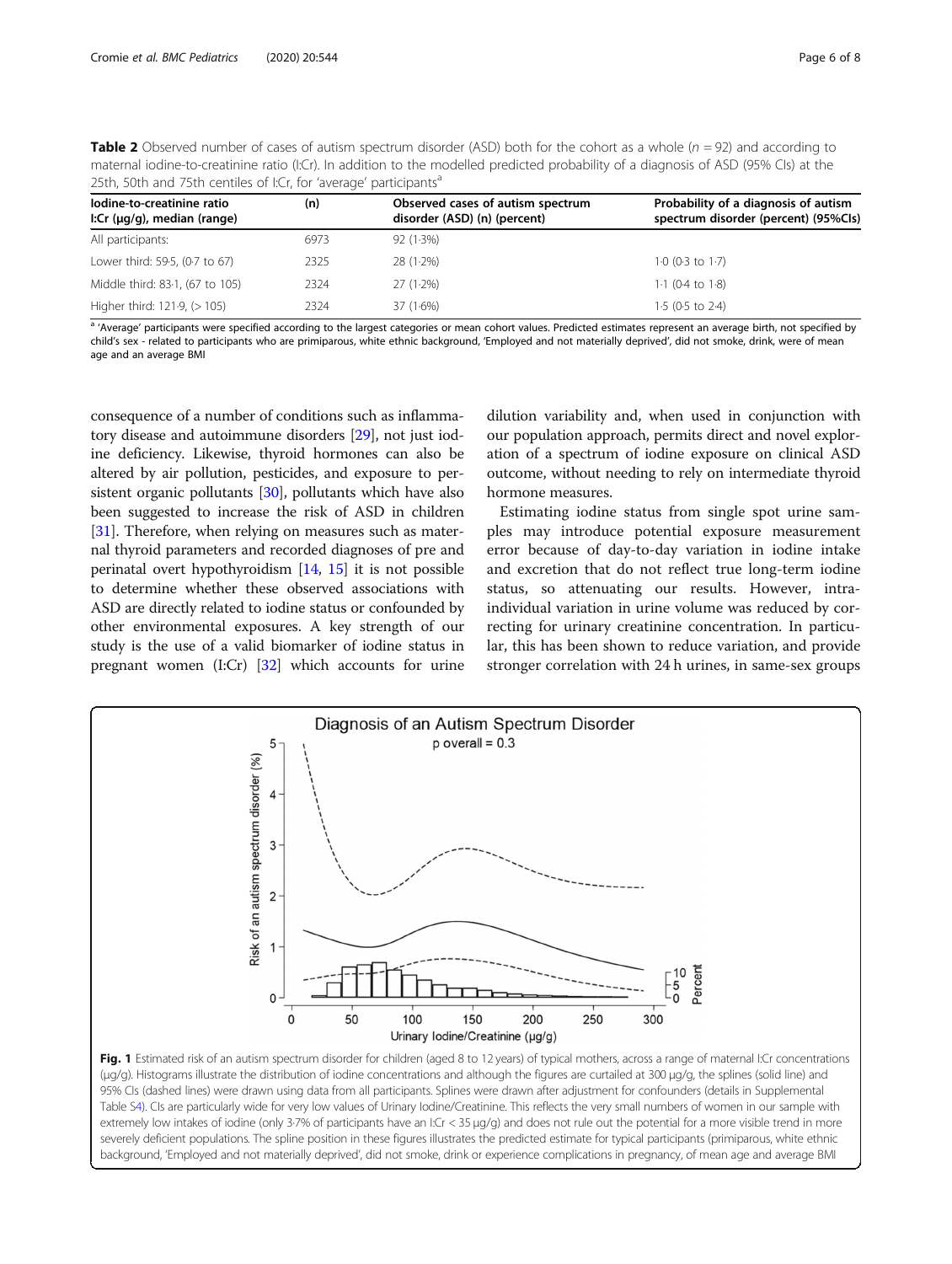<span id="page-6-0"></span>of a similar age, such as our cohort of young women [[33,](#page-7-0) [34](#page-7-0)]. Furthermore, using 24 h urines may have resulted in lower participation rates, potentially reducing both power and generalisablity.

Timing of urine samples could potentially account for differences between studies. Peak neuronal migration occurs in humans between the 12th and 20th weeks of gestation [\[35\]](#page-7-0), resulting in the formation of the cortical plate. If iodine insufficiency during a vulnerable window prior to 26 weeks gestation were to impair neuronal migration and if this increased risk of ASD by that mechanism [\[36\]](#page-7-0), then our findings may not fully reflect this process. However, some studies have failed to find associations between iodine and ASD at earlier timepoints [[8](#page-7-0)], whilst others have found associations between neurodevelopmental outcomes and iodine measured both prior to conception [\[37\]](#page-7-0) and at later time points [\[17](#page-7-0)]. It is therefore not known if other vulnerable periods exist prior to conception or during early life [[37](#page-7-0)] and other mechanisms could exist including later neuronal migration [\[38\]](#page-7-0). UIC at 26 weeks will correlate with iodine status at both earlier and later time points, so our findings remain of relevance, but there is scope for additional investigation relating to timing of exposure.

It is possible that results from our study, or previous studies, may in part reflect residual confounding not accounted for in regression models. However, we considered all established risk factors within our causal framework and adjusted for those identified as confounders. Other pre-natal factors such as parental psychiatric history and medication use, especially in relation to maternal mental health, all have reported affiliations with ASD [[31](#page-7-0)] and warrant further consideration.

ASD has low prevalence in the community [\[27\]](#page-7-0), so the numbers of cases were relatively low. We were therefore unable to explore some subgroups of interest. It remains possible that potential cases have been missed if not diagnosed by the census date. It is possible that such cases could differ in presentation or cause from those identified in this current work. However, the long follow-up to age 12 years and complete record linkage has likely identified most cases, including those where diagnosis has been delayed.

#### Conclusions

The present study found no evidence to support an association between mild-moderate iodine deficiency at the end of the second trimester and a subsequent clinical diagnosis of ASD in the offspring by age 12. Low incidence of the outcome in the study population leads to low power to detect weaker associations. As such, this study does not rule out the potential for some impact of low maternal iodide intake on ASD or other outcomes in other populations or in future studies with 24-h urines collected through pregnancy, in particular in trimester 1, which would improve

precision and target potentially earlier critical windows of exposure.

#### Supplementary Information

The online version contains supplementary material available at [https://doi.](https://doi.org/10.1186/s12887-020-02440-y) [org/10.1186/s12887-020-02440-y](https://doi.org/10.1186/s12887-020-02440-y).

Additional file 1.

#### Abbreviations

ASD: Autism Spectrum Disorder; UIC: Urinary Iodine Concentration; I:Cr: Iodine Creatinine Ratio; BiB: Born in Bradford; WHO: World Health Organization; ADHD: Attention Deficit Hyperactivity Disorder; CDC: Centers for Disease Control and Prevention; EQUIP: Ensuring the Quality of Urinary Iodine Procedures; QC: Quality Control; CRM: Certified Reference Material; NHS: National Health Service; GP: General Practice; BMI: Body Mass Index; CI: Confidence Interval; SD: Standard Deviation; IQR: Inter-Quartile Range

#### Acknowledgements

Born in Bradford is only possible because of the enthusiasm and commitment of the Children and Parents in BiB. We are grateful to all the participants, health professionals and researchers who have made Born in Bradford happen.

#### Authors' contributions

DCG and LH conceived and designed the study and obtained funding, coordinated and take overall responsibility for the investigation. CJPS, ET and SR performed laboratory analysis of urine samples for iodine and creatinine. AM and SM performed validation of initial urinary sample analysis accuracy. DW, DM, AHW, MMW, BK, BJDW were involved with BiB data collection, preparation or interpretation. RA was the lab sample coordinator at the Bradford site. DM CK and DCG drafted the statistical analysis plan. DET contributed to data management and aspects of the statistical analysis. KJC conducted statistical analysis and drafted the manuscript. NAA, JEC, JW, PS and NABS are study co-investigators and had scientific input on the development of the funding proposal. MZ provided expert scientific advice, contributed to project steering group meetings and advised on study design and interpretation of results. All authors critically reviewed the manuscript and provided comments prior to submission. The authors read and approved the final manuscript.

#### Funding

This publication is independent research funded by the National Institute for Health Research (NIHR) Policy Research Programme (Assessing iodine status and associated health outcomes in British women during pregnancy, PR-R10–0514-11004). The views expressed are those of the authors and not necessarily those of the NIHR or the Department of Health and Social Care. The funder of the study played no role in study design, data collection, data analysis, data interpretation, or writing of the report. All authors had full access to all the data in the study and the corresponding authors had final responsibility for the decision to submit for publication.

#### Availability of data and materials

The data for this the current study was used under a limited use data use agreement between The Bradford Institute for Health Research and the University of Leeds. The data that support the findings of this study are available from the University of Leeds; but restrictions apply to the availability of these data because of the need to maintain participant confidentiality. The datasets used and/or analysed during the current study are available from the corresponding author on reasonable request.

#### Ethics approval and consent to participate

Ethical approval for BiB was granted by Bradford Research Ethics Committee (Ref 07/H1302/112).

All participants provided written informed consent prior to data collection.

#### Consent for publication

Not applicable.